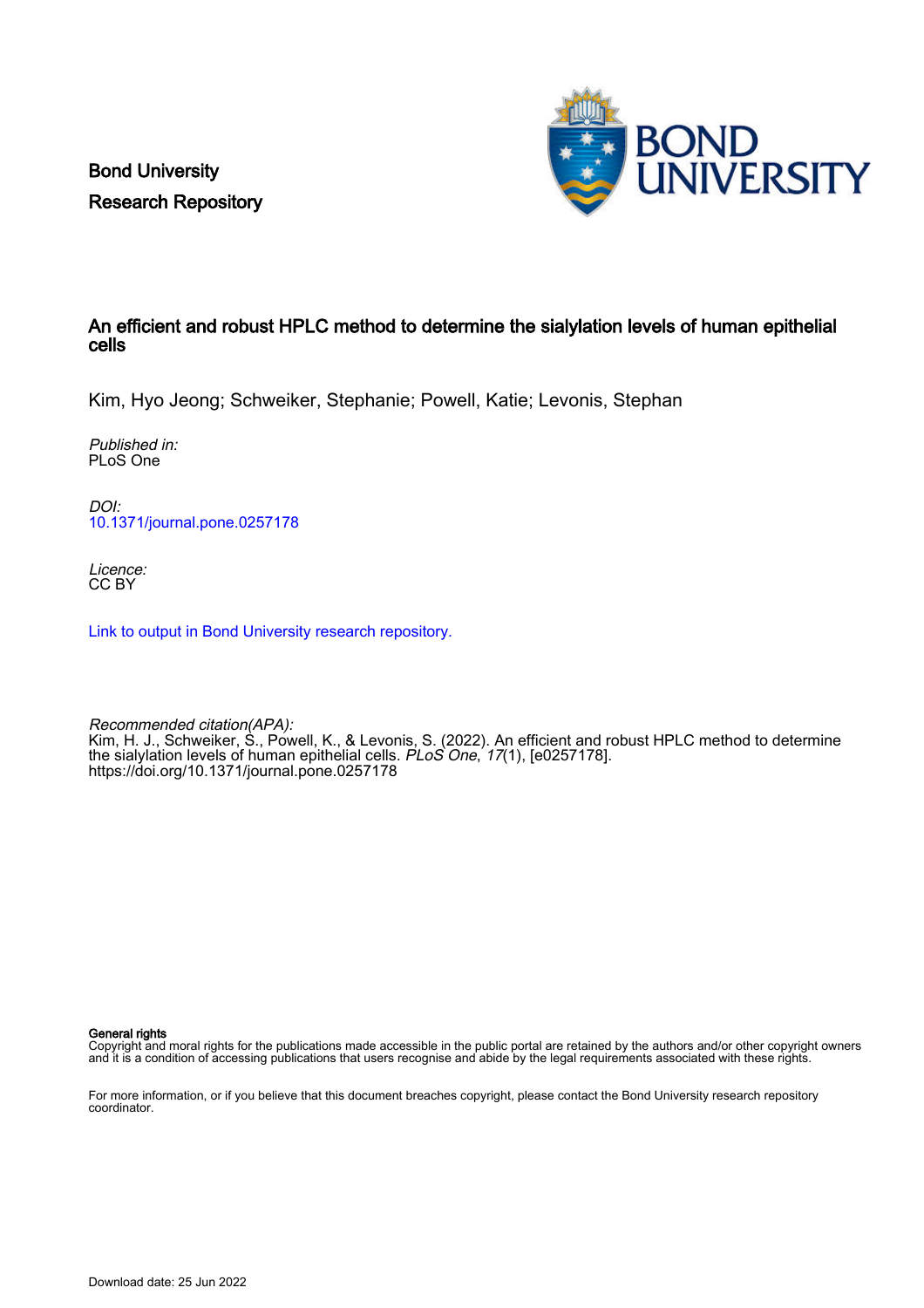

# **G** OPEN ACCESS

**Citation:** Kim HJ, Schweiker S, Powell K, Levonis S (2022) An efficient and robust HPLC method to determine the sialylation levels of human epithelial cells. PLoS ONE 17(1): e0257178. [https://doi.org/](https://doi.org/10.1371/journal.pone.0257178) [10.1371/journal.pone.0257178](https://doi.org/10.1371/journal.pone.0257178)

**Editor:** A. M. Abd El-Aty, Cairo University, EGYPT

**Received:** August 19, 2021

**Accepted:** December 16, 2021

**Published:** January 18, 2022

**Copyright:** © 2022 Kim et al. This is an open access article distributed under the terms of the Creative Commons [Attribution](http://creativecommons.org/licenses/by/4.0/) License, which permits unrestricted use, distribution, and reproduction in any medium, provided the original author and source are credited.

**Data Availability Statement:** All relevant data are within the manuscript and its [Supporting](#page-10-0) [information](#page-10-0) files.

**Funding:** This research was made possible by the Australian Rotary Health/Rotary Club of Sandy Bay 'Michael Chivers' PhD scholarship. The recipient of the award was author H. Kim. A grant number is not applicable. The funders had no role in study design, data collection and analysis, decision to publish, or preparation of the manuscript.

**Competing interests:** The authors have declared that no competing interests exist.

<span id="page-1-0"></span>**RESEARCH ARTICLE** 

# An efficient and robust HPLC method to determine the sialylation levels of human epithelial cells

#### **Hyo Jeong Kim<sup>®</sup>, Stephanie Schweiker<sup>®</sup>, Katie Powell<sup>®</sup>, Stephan Levonis<sup>®</sup>**

Faculty of Health Sciences and Medicine, Bond University, Gold Coast, Queensland, Australia

☯ These authors contributed equally to this work. \* slevonis@bond.edu.au

# **Abstract**

Sialyltransferase, an enzyme responsible for attaching sialic acid to the cell surface, is reported to play a key role in cancer, making sialyltransferase a potential therapeutic target in drug development. Several methods have been developed to quantify sialic acids in biological samples however limitations exists and quantification in complex cell matrices lack investigation. Hence, this paper outlines a simple method to detect and quantify sialic acids in cancer cells for evaluating sialyltransferase activity of potential therapeutic compounds. An efficient method was developed using a reverse-phase ion-pairing HPLC-UV using triisopropanolamine as the ion-pairing agent with a C18 column. Neu5Ac was successfully eluted with the retention time 6.344 min with a flow rate of 0.4 mL/min. The proposed method was validated appropriately according to the AOAC guidelines (2013). This work demonstrates that the proposed method is not only relatively simple but also cost and time effective compared to pre-existing methods to successfully determine both free and protein-bound Neu5Ac in a complex cancer cell matrix. Furthermore, by applying the proposed method, a statistically significant decrease was observed for both HeLa and HuCCT1 cell lines with the application of deoxycholic acid–a known sialyltransferase inhibitor. Hence, the proposed method seems promisingly applicable to evaluate the effectiveness of potential sialyltransferase inhibitors.

# **Introduction**

Sialic acid (Sia) is a generic term for nitrogen or oxygen substituted derivatives of neuraminic acid–a nine-carbon monosaccharide [\[1\]](#page-10-0). They appear as either free or bound to protein in nature and are widely expressed as the outer terminal units of glycans on the surfaces of all vertebrate cells [\[2](#page-10-0), [3](#page-10-0)]. N-acetylneuraminic acid (Neu5Ac) is the most predominant type of sia on mammalian cells, synthesised via various biological pathways in human [[1](#page-10-0)]. In this paper, "sialic acid" refers to Neu5Ac unless specifically emphasized. Due to their unique location and abundance on the cell surface, sias participate in a wide variety of human pathophysiological processes, including cell-to-cell adhesion, tumour cell metastasis, and in the process of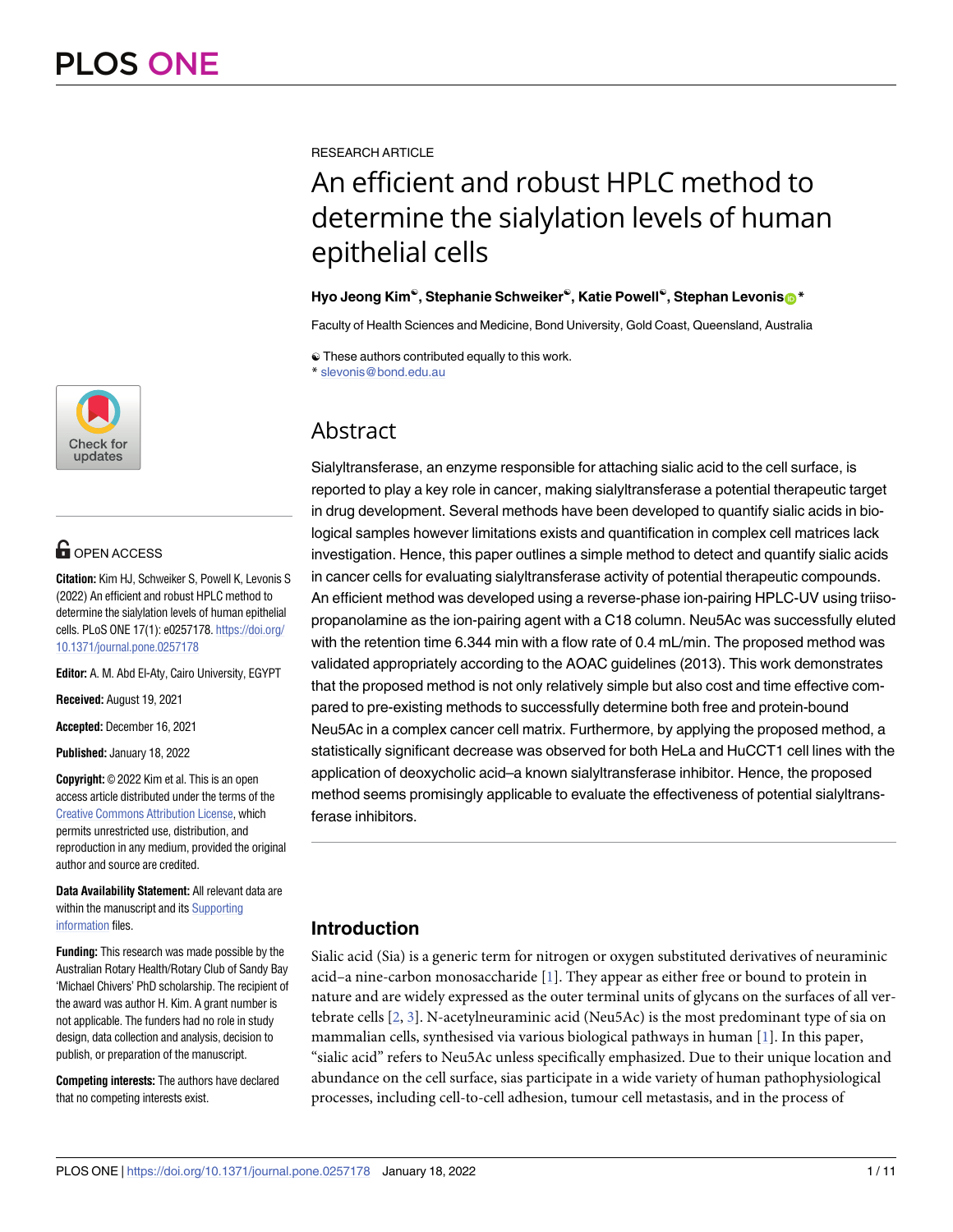<span id="page-2-0"></span>inflammation  $[4-7]$ . In addition to the key roles mentioned above, sias are known to "sweeten" the life of tumour cells by aberrant sialylation [\[8](#page-10-0)]. Hypersialylation is common in cancer cells where it assists in inhibiting the apoptosis signals and building resistance towards cancer therapy [[8](#page-10-0), [9\]](#page-10-0). Sialyltransferases are the enzymes responsible for attaching sialic acid to the cell membrane [\[9\]](#page-10-0). Hence, sialyltransferase inhibitors have been investigated as a potential therapeutic target in drug development for cancer  $[7, 9]$  $[7, 9]$  $[7, 9]$  $[7, 9]$ . By quantifying the sias in cancer cells as an attempt to evaluate the effectiveness of sialyltransferase inhibitors, further development may be enabled to ultimately provide a promising new strategy to treat cancer without, disturbing physiologically important sialylation.

Various methods and techniques ranging from colorimetry, fluorometric to enzymatic and chromatographic analysis have been reported to determine sias [\[3,](#page-10-0) [10\]](#page-10-0). The Warren thiobarbituric acid method (1959) is the prominent spectrophotometric approach to determine sias [\[10\]](#page-10-0). However, this method is known to lack sensitivity. Thin Layer Chromatography is another popular approach to separate and quantify sias but it consists of complex procedures [\[11\]](#page-10-0).

Furthermore, when quantifying sias in complex cancer matrix, existing approaches hold limitations of requiring entire tissue samples to extract, lack classification amongst diverse cell types, and overlook major glycans on minor cell types [\[12\]](#page-10-0). Under normal circumstances, sias are typically found as part of a glycoconjugate (approximately 73%) rather than as a free acid [\[2](#page-10-0)]. Thus, for accurate analysis, sias need to be purified and completely released from the respective glycoproteins, glycolipids and oligosaccharides prior to the analysis.

An acid hydrolysis method is a popular approach to determine sias as it releases sias without causing significant changes in their modification from the biological sources [\[3\]](#page-10-0). Several published studies have used sulfuric acid to release sias but other acids such as acetic acid, trifluoroacetic acid and hydrochloric acid, are also commonly used for their availability, cost, and most importantly for their volatility; they are easily removable by lyophilization [[13](#page-11-0), [14](#page-11-0)]. Following acid hydrolysis, numerous spectroscopic approaches exist to determine sias. These approaches hold a major limitation of overestimating the concentration of sias via interferences [\[15\]](#page-11-0). Therefore, when developing a chromatographic method, there is a substantial focus on separating sias from the interfering compounds. One proven approach that is sensitive, specific and applicable to most sias is via derivatization with 1,2-diamino-4,5-methylenedioxybenzene dihydrochloride (DMB) followed by high-performance liquid chromatography (HPLC) analysis with fluorescence detection  $[16]$  $[16]$  $[16]$ . However, despite an improvement in the chromatographic separation via DMB-labeled sias, the derivatization methods require reagents that are costly and often not time efficient.

Hence, despite advancements, there are limitations currently associated with determining sias in a complex matrix, such as in cancerous cells. This research will outline a reverse-phase ion pair HPLC method for exploring these limitations via simple precipitation of sias with ethanol followed by acid hydrolysis to isolate the sias bound to protein. The method will then be evaluated by measuring changes in sia level in various cancerous cell lines with and without known sialyltransferase inhibitor.

#### **Materials and methods**

#### **Chemicals, reagents, and materials**

The reagents: Triisopropanolamine (TIP), phosphoric acid, hydrochloric acid (HCl), sodium hydroxide (NaOH), and ethanol (HPLC grade) were purchased from Sigma-Aldrich (Australia). Neu5Ac standard (HPLC grade,  $\geq$ 97%) was also purchased from Sigma-Aldrich (Australia). Filter paper (0.45 μm, 25 mm Diameter Hydrophobic PTFE) was manufactured from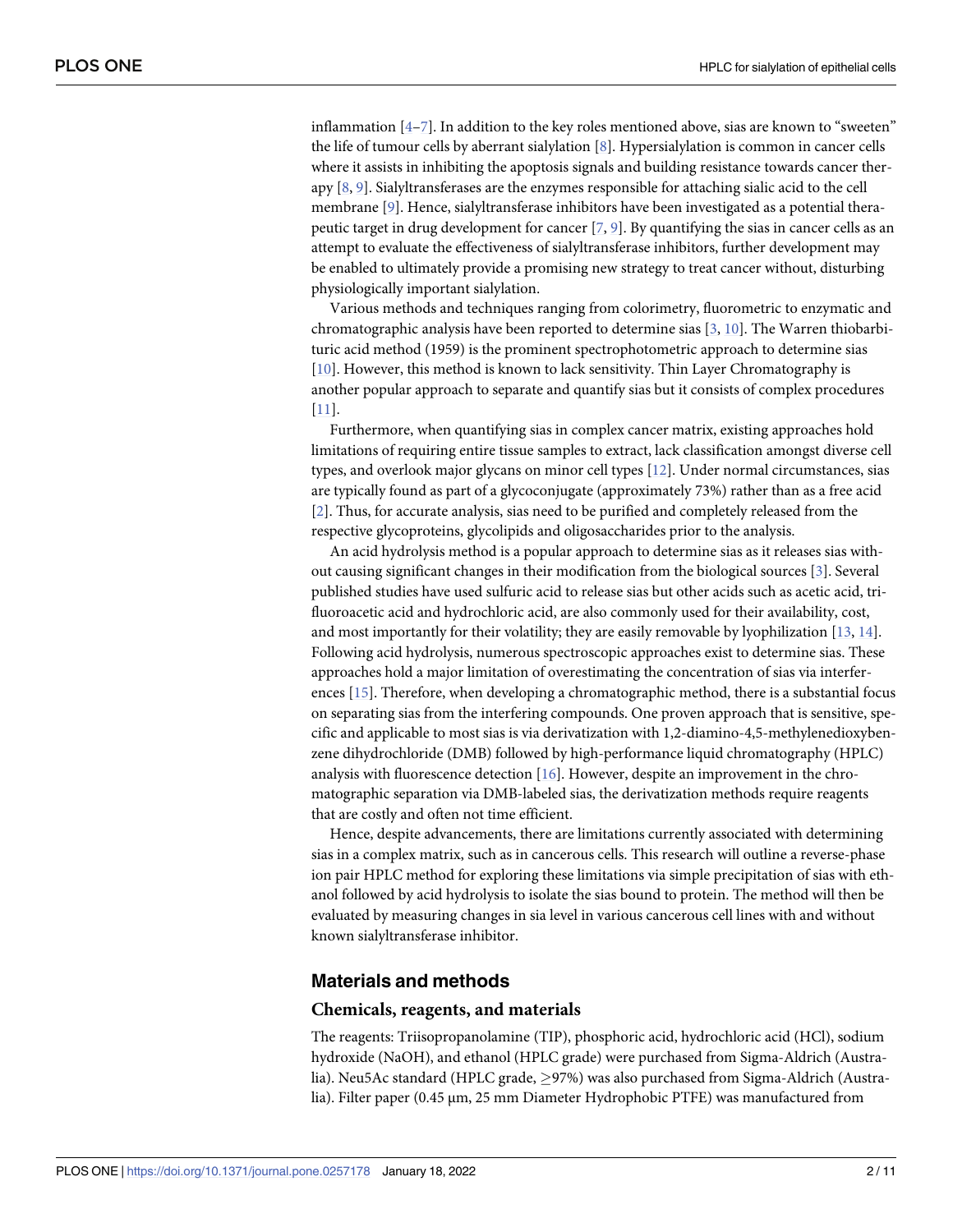<span id="page-3-0"></span>Aijiren Corp (Quzhou, China). All standard solutions and the mobile phase (TIP solution) were prepared with deionized water obtained from Milli-Q water system (Millipore S.A.S 67120 Molsheim France).

Cell culture reagents, Fetal Bovine Serum (FBS), Dulbecco's Modified Eagle Medium (DMEM), Streptomycin/Penicillin and TrypLE were purchased from Gibco by life technologies (Denmark). Pre-made Phosphate buffer solution (PBS) at appropriate concentrations and pH was purchased from Sigma-Aldrich (Australia).

#### **Instrumentation**

An electronic pH probe was used for creating the buffered TIP solution accordingly. Calibrated automatic pipettes and analytical balance were used for the volume and weight measurement. The mass of the cells was measured by a XSE105 Dual Range Mettler Toledo weighing balance.

The samples were detected and quantified via a reverse phase HPLC. All HPLC analyses were performed on a HPLC Waters Alliance e2695 Separation Module (Waters Corporation, Milford, MA, USA) coupled to a Waters 2489 UV/Visible Detector set at 215 nm. The separation was performed on the C<sub>18</sub> column Luna 5 μm (2) 100 A 250 x 4.5 mm (Phenomenex Inc., Torrance, CA, USA).

#### **Chromatographic condition of HPLC**

All separations were performed isocratically at 25˚C with a mobile phase comprised of 50 mM TIP solution buffered to pH 3.5 via phosphoric acid (99% Sigma-Aldrich, Australia). The flow rate was maintained at 0.4 mL/min. A 10 μL sample volume was injected directly for all experiments with two repeated injection of a 10 μL blank TIP buffer solutions between each sample runs to reduce possible interference peaks. The sias eluted from the column were monitored by a UV/VIS spectrophotometer set at 215 nm. Peak identification was performed by comparing the retention times and absorption spectra of the respective standard solutions with the prepared samples.

#### **Preparation of standard and stock solution**

The standard stock solution of Neu5Ac (1.0 mM) was prepared by the addition of 3.1 mg of Neu5Ac in a 10 mL flask. TIP buffer solution (50 mM) was added to reach a final volume of 10 mL and stored at 4˚C in a fridge. The working standard solutions were produced by diluting the respective stock solution in 50 mM TIP buffer solution to form 0.03125, 0.0625, 0.125, 0.25, 0.50 and 1.0 mM. The working standard solutions were freshly prepared before the start of the analysis via serial dilution using the stock solution.

#### **Sample collection and preparations**

**Culturing conditions for the cells.** Total of two carcinoma cell lines: human epithelial cervical adenocarcinoma (HeLa; American Type Culture Collection) and the human liver bile duct carcinoma (HuCCT1; Cellbank Australia) were used for the experiment. The HeLa cell line was supplied by the ATCC (Manassas, USA) as catalogue number  $\tt{ATCC}^{(8)}\t{CCL2}^n$ , and was purchased from In Vitro Technologies (Noble Park North, VIC, Australia). The HeLa cell line has been described before [\[17\]](#page-11-0). The HuCCT1 cell line was supplied by the JCRB Cell Bank (Osaka, Japan) as catalogue number JCRB0425, and was purchased from CellBank Australia (Westmead, NSW, Australia). The HuCCT1 cell line has been described before [\[18\]](#page-11-0).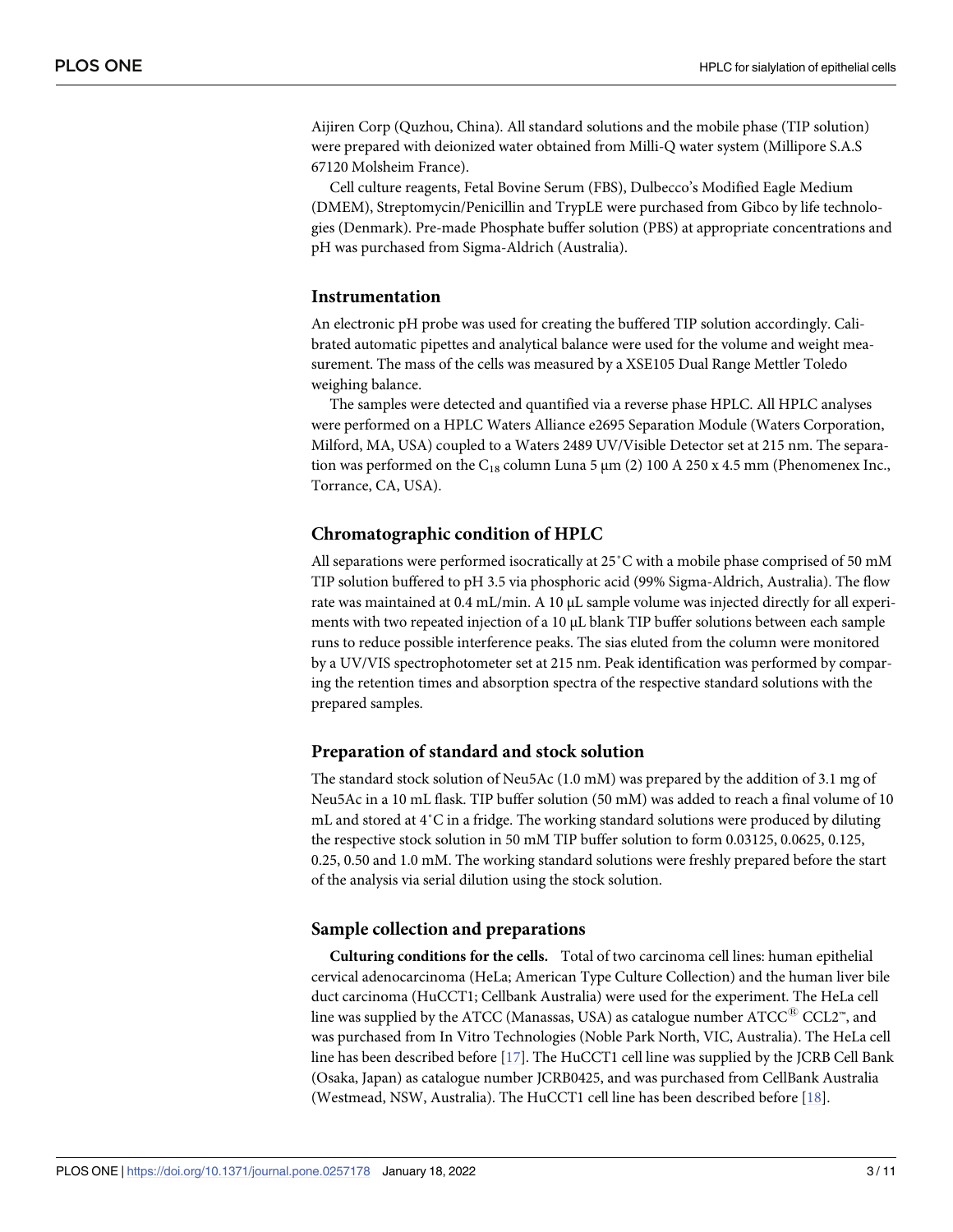The culturing conditions for both HeLa and HuCCT1 cell lines were optimised. The cells were cultured in DMEM supplemented with 10% FBS and 0.1% Streptomycin/Penicillin in T-75 flask. The cells were maintained at 37˚C in a humidified atmosphere of 5% carbon dioxide. Cells were prepared at 90 to 100% confluency. Once cells had reached confluency, cells were incubated for 15 minutes with TrypLE to be detached from the flask. Cells were washed with PBS solution and centrifuged prior to the sample preparation. The cells were kept in a freezer at negative 80˚C until analysis. Cells were thawed to room temperature (25˚C) prior to the analysis.

#### **Cell preparations**

**Free sialic acids.** Prior to the sample preparation step, the cultured cells were washed with 1 mL of phosphate-buffered saline (PBS) solution in attempt to remove residual growth medium. Ethanol (2 mL) was added to the washed samples to precipitate free sias. The solution was inverted (4 times), vortexed (1 min) and rested at room temperature (25˚C) for 10 minutes. It was then centrifuged (150 g, 25˚C) for 5 minutes. The supernatant containing the free sias was dried completely using a rotary evaporator under high vacuum to eliminate ethanol contamination. The mass of the cells was obtained by measuring the vacuum reduced supernatant. The 0.3 mL of TIP buffer solution was added to the reduced supernatant. The solution was filtered before HPLC analysis.

**Protein-bound sialic acids.** The remaining pellet from the first centrifuge was hydrolysed to release protein-bound sias. The pellet was crushed and mixed with 1 mL of HCl (120 mM). It was heated for an hour at 80˚C. After the hydrolysis step, the solution was neutralized to a pH of 7.0 with 1 mL of NaOH (120mM). Ethanol (4 mL) was added to the mixture before it was inverted (4 times), vortexed (1 min) and rested at room temperature (25˚C) for 10 minutes. The hydrolysed solution was centrifuged (150 g, 25˚C) for 5 minutes. The supernatant was reduced completely using a rotary evaporator under high vacuum to remove ethanol. Mass of the cell was measured. The 0.3 mL of TIP buffer solution was added to the vacuum reduced supernatant prior to the HPLC analysis. The solution was filtered before HPLC analysis.

#### **Method validation**

The performance of the HPLC-UV method to determine sias in cultured cells was validated in terms of linearity, selectivity, accuracy (recovery), repeatability precision, Limit of Detection (LOD) and Limit of Quantification (LOQ) according to the 2013 Association of Official Analytical Chemists (AOAC) international guideline.

**Linearity.** Linearity was calculated by three injections of different Neu5Ac concentrations (0.03125, 0.0625, 0.125, 0.25, 0.50 and 1.0 mM) where the average peak areas were plotted against concentrations. Coefficient of correlation  $(R^2)$  obtained from the respective calibration curve was used to evaluate the linearity. According to the AOAC guideline, the acceptable value for  $R^2$  is greater than 0.998.

**Selectivity.** Selectivity was determined by examining the chromatograms to verify the absence of interfering peaks in the prepared samples.

**Accuracy (recovery).** The accuracy of the method was evaluated by the percent recovery (R%) of the spiked analyte. The standard stock solution (0.50 mM) was spiked (10, 20, 30, 40 and  $50 \mu L$ ) five times individually into the three prepared samples with low, medium and high concentration of sias. The spiked samples were injected in triplicate.

The percent recovery of the analyte was calculated using the formula:

$$
R\% = \frac{C_f - C_u}{C_a} \times 100\%
$$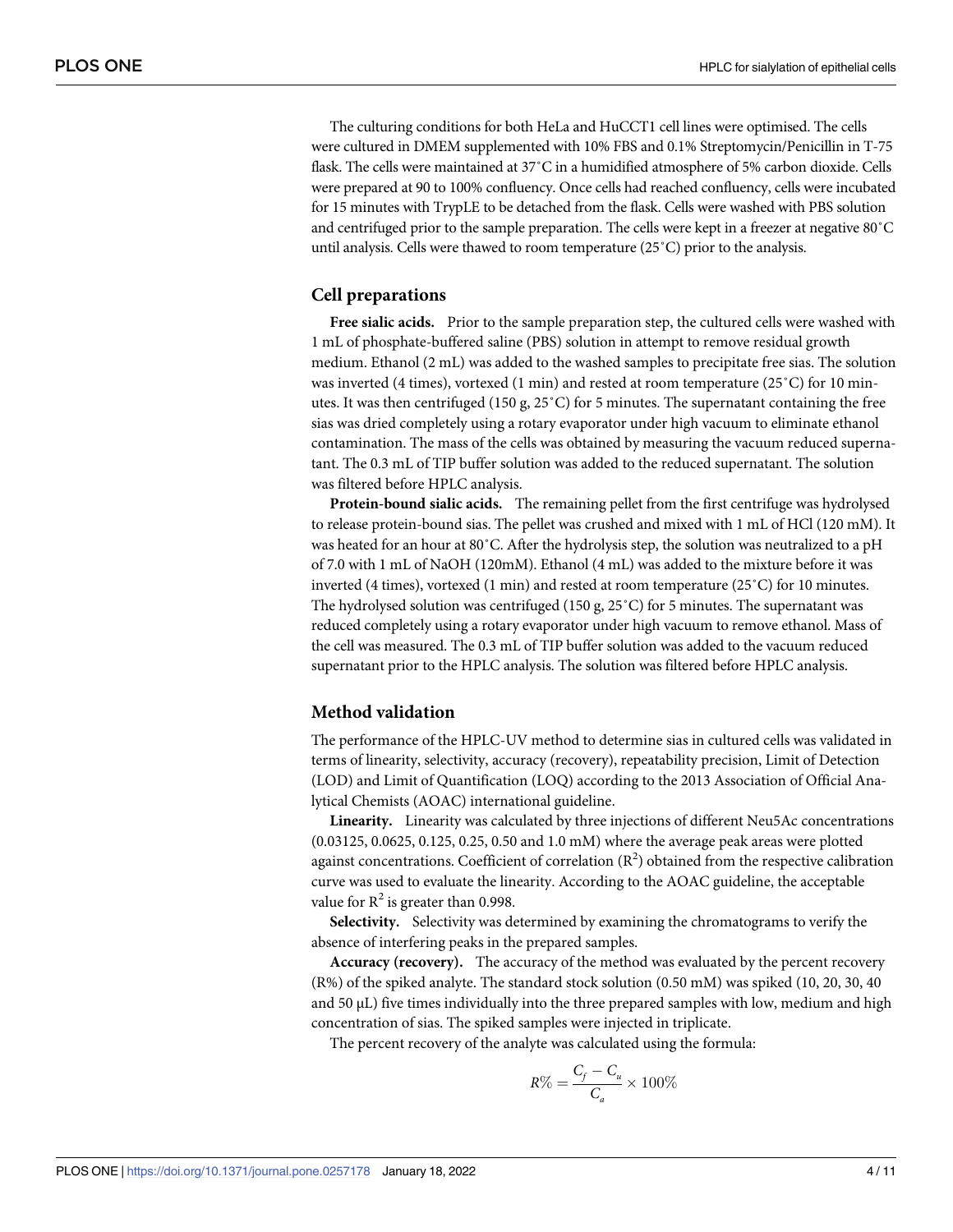<span id="page-5-0"></span>where  $C_f$  represents the amount of sias quantified after the addition of the standard stock solution, *Cu* represents the amount of sias quantified prior to spiking and *Ca* refers to the amount of standard stock solution added. Acceptable recovery according to the guidelines is within 80 to 120% of the mean.

**Precision.** Precision was evaluated by intra-day and inter-day testings. For repeatability precision (intra-day), three replicates of the quality control samples containing all the analytes at three different concentrations (low, medium and high) were analysed simultaneously at six different times on the same day. For intermediate precision (inter-day), the analysis was performed over three successive days.

Precision was expressed as the relative standard derivation (RSD%) and was calculated using the formula:

$$
RSD\% = \frac{SD}{\bar{x}} \times 100\%
$$

where *SD* represents the standard deviation and  $\bar{x}$  refers to the sample mean. RSD% value less than or equal to 2% was accepted according to the guidelines.

**Limit of detection and limit of quantification.** The LOD and LOQ was calculated using the formula:

$$
LOD = \frac{3 \times SD_y}{m_s}, \qquad LOQ = \frac{10 \times SD_y}{m_s}
$$

where  $SD<sub>v</sub>$  represents the standard deviation of the y-intercepts and  $m<sub>s</sub>$  refers to the average gradients from respective standard calibration curve.

#### **Statistical analysis**

Repeated Measures Analysis of Variance (RM ANOVA) was used to statistically compare the difference in sia level in cultured cells with/without the addition of known sialyltransferase inhibitors—deoxycholic acid. The sia levels from the control group (no addition of sialyltransferase inhibitor) were individually compared to the other conditions with varying concentration of deoxycholic acid. All statistical calculations were performed using the Statistical Package for the Social Sciences (SPSS) program. P value lower than 0.05 would indicate that the sia level in the comparison cells with a sialyltransferase inhibitor applied are statistically different from the control group.

#### **Results**

#### **HPLC method development and optimisation**

**Method validation.** As summarised in [Table](#page-6-0) 1, the developed method was validated as per the criteria set by the AOAC international guideline (2013).

**Linearity.** The linearity of the method was examined by the calibration curve plotted between the area of the respective peaks against the five standard concentrations of Neu5Ac over the range of 0.03125 to 1 mM [\(Fig](#page-6-0) 1).

The average  $R^2$  was determined to be 0.9998 for Neu5Ac ([Table](#page-6-0) 1). Thus, as the  $R^2$  for individual analytes was achieved to be *>*0.998, the proposed method is linear and acceptable as it satisfies the AOAC guideline.

**Selectivity.** The proposed method was proven to have selectivity due to absence of significant interference peaks at the retention times of the Neu5Ac [\(Fig](#page-7-0) 2). Furthermore, by blanking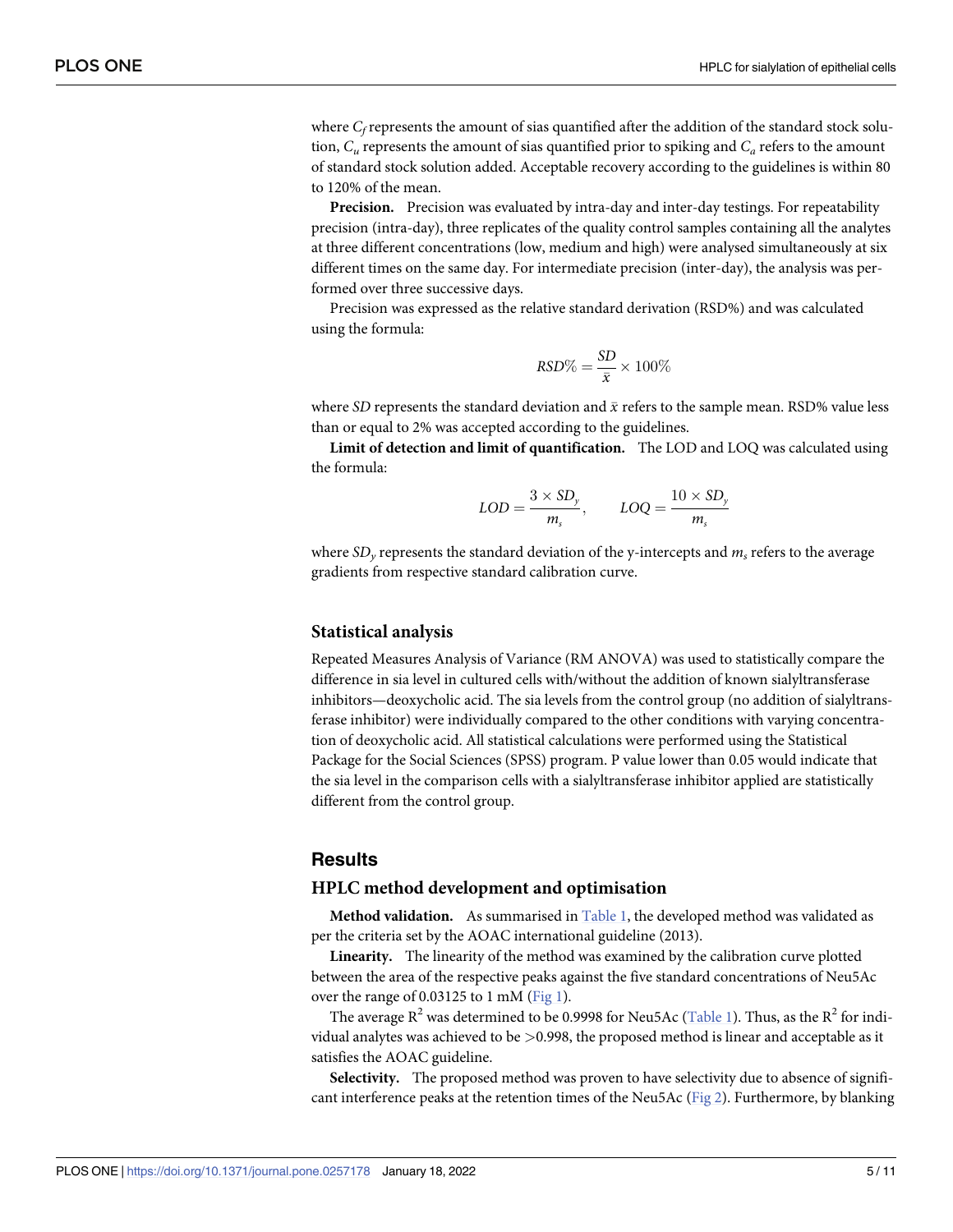| Neu5Ac   |
|----------|
| 0.9999   |
| 116%     |
| 1.99%    |
| 0.85%    |
| 0.002487 |
| 0.007537 |
|          |

<span id="page-6-0"></span>**[Table](#page-5-0) 1. Summary of the correlation coefficient, accuracy, precision, LOD and LOQ values for the proposed method.**

<https://doi.org/10.1371/journal.pone.0257178.t001>

with TIP solutions twice for each sample run, no carry-over effect was observed throughout the analysis.

**Accuracy (recovery).** The average recovery for high concentration of Neu5Ac sample was found to be 109%. All recovery values obtained [\(Table](#page-7-0) 2) were within the range 80 to 120%, indicating high accuracy of the proposed method.

**Precision.** As summarised on [Table](#page-8-0) 3, the proposed method has acceptable precision, including repeatability and intermediate precision, as all RSD% values were less than 2%.

**LOD and LOQ.** The LOD and LOQ determined for Neu5Ac were 0.002487 mM, 0.007537 mM respectively. The low LOD and LOQ of Neu5Ac enables the detection and quantification of Neu5Ac in cultured cells at low concentrations.

#### **Application**

By measuring sia levels in cancer cells, the effectiveness of potential inhibitors for hypersialylation can be evaluated. Hence, the developed method was applied to compare the difference in the sia level in untreated cultured malignant cells against the cultured malignant cells treated with the known sialyltransferase inhibitor–deoxycholic acid, for 48 hours. The HeLa and HuCCT1 cell lines were used for the application.

To determine the cytotoxicity of deoxycholic acid, malignant cells with various concentration of known sialyltransferase inhibitors (ranging from 3 to 300 μM) were dissolved in culture media and cultured for 48 hours. Preliminary qualitative results were taken by a light microscope, followed by a quantitative measure via a high sensitivity flow cytometer (BD FACSAria™



**[Fig](#page-5-0) 1. Calibration curve showing the linearity of the method: Neu5Ac.**

<https://doi.org/10.1371/journal.pone.0257178.g001>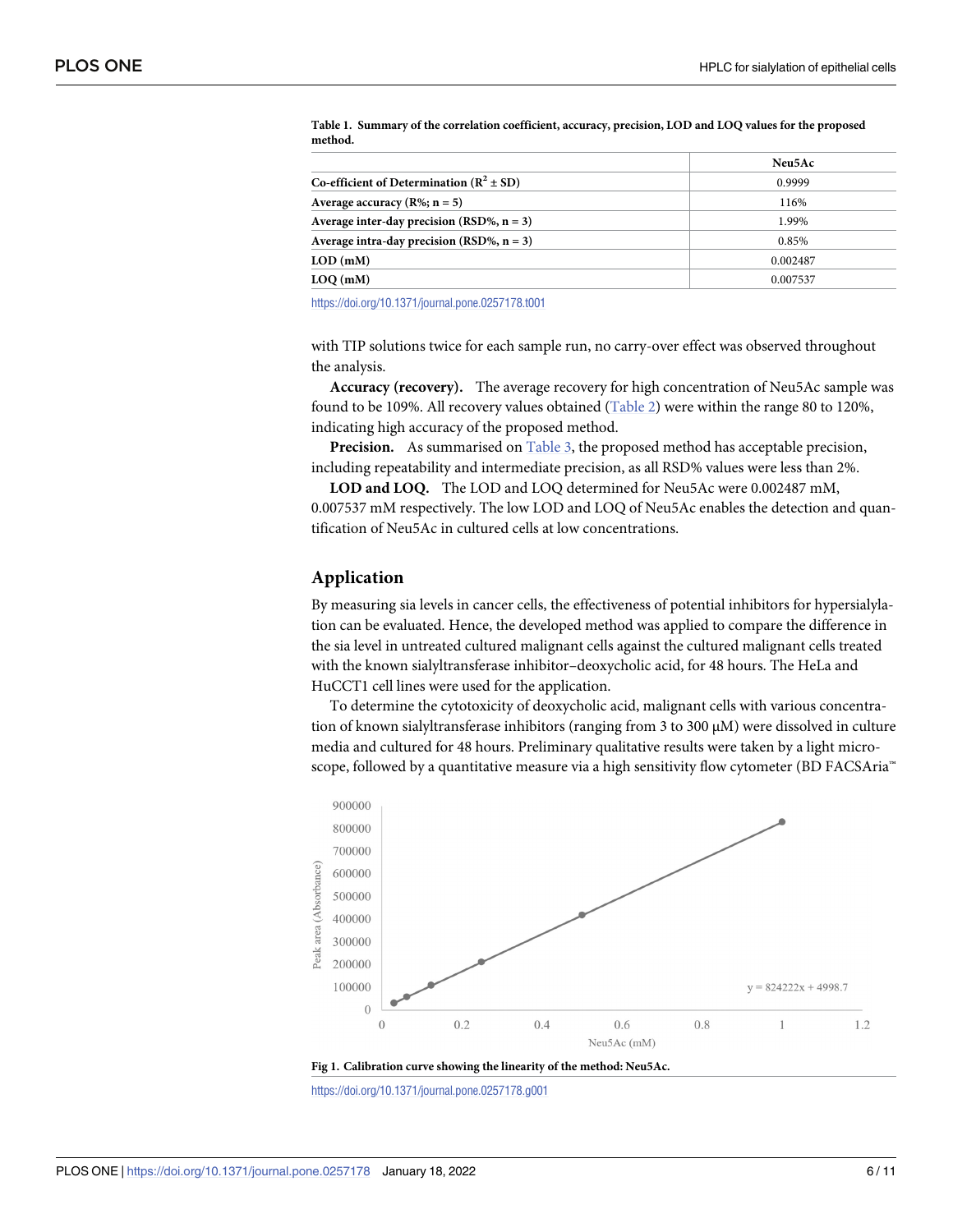<span id="page-7-0"></span>

**[Fig](#page-5-0) 2. A chromatogram of cultured HeLa cells via using the optimised HPLC method.** Absence of significant interference peaks at the retention times (6.344 minutes with a flow rate of 0.4 mL/min.) of Neu5Ac has been highlighted in red.

<https://doi.org/10.1371/journal.pone.0257178.g002>

III) for live/dead cell discrimination. No significant changes in cell viability were observed for cells treated with less or equal to 150 μM of deoxycholic acids

As depicted in [Fig](#page-8-0) 3, a general decrease in the total sia level was observed as the amount of deoxycholic acid increased for both HeLa and HuCCT1 cells. The average total sia level for HeLa cells were 0.0062 mM/mg of protein (0  $\mu$ M), 0.0037 mM/mg of protein (75  $\mu$ M) and 0.0027 mM/mg of protein (150 μM). The average total sia level for HuCCT1 cells were 0.0046 mM/mg of protein  $(0 \mu M)$ , 0.0027 mM/mg of protein (75  $\mu$ M) and 0.0024 mM/mg of protein (150 μM). A repeated measure ANOVA determined that the mean sia level for both HeLa  $(F = 31.110 \text{ p} < 0.0005)$  and HuCCT1 (F = 16.787,  $p < 0.005$ ) cell line differed statistically significantly as the deoxycholic acid concentration increased. Therefore, as represented in [Fig](#page-8-0) 3, it is concluded that the average amount of sia decreased for 75 μM and 150 μM trials were statistically significantly different to the control group (p *<* 0.05).

[Fig](#page-8-0) 3 suggests that as the level of deoxycholic acid increases, the level of sia decreases. This trend suggests that deoxycholic acid, a known lithocholic analogue sialyltransferase inhibitor, has successfully inhibited sialylation in both HeLa and HuCCT1 cells where higher concentration of deoxycholic acid was linked with the extent of sialylation. Therefore, the proposed HPLC method seems to reliably measure the extent of sialylation where it could be used to evaluate potential sialyltransferase inhibitors.

| <b>Neu5Ac Spiked Amount</b><br>(mM) | <b>Volume of Neu5Ac</b><br>$(\mu L)$ | Volume of sample<br>$(\mu L)$ | Average Neu5Ac Recovery (%,<br>$n = 3$ |  |  |
|-------------------------------------|--------------------------------------|-------------------------------|----------------------------------------|--|--|
| ۰                                   |                                      | 300                           |                                        |  |  |
| 0.5                                 | 10                                   | 290                           | 99.6%                                  |  |  |
| 0.5                                 | 20                                   | 280                           | 108.0%                                 |  |  |
| 0.5                                 | 30                                   | 270                           | 109.9%                                 |  |  |
| 0.5                                 | 40                                   | 260                           | 110.2%                                 |  |  |
| 0.5                                 | 50                                   | 250                           | 117.3%                                 |  |  |

**[Table](#page-6-0) 2. Results for accuracy (n = 3) for the proposed method to determine Neu5Ac level.**

<https://doi.org/10.1371/journal.pone.0257178.t002>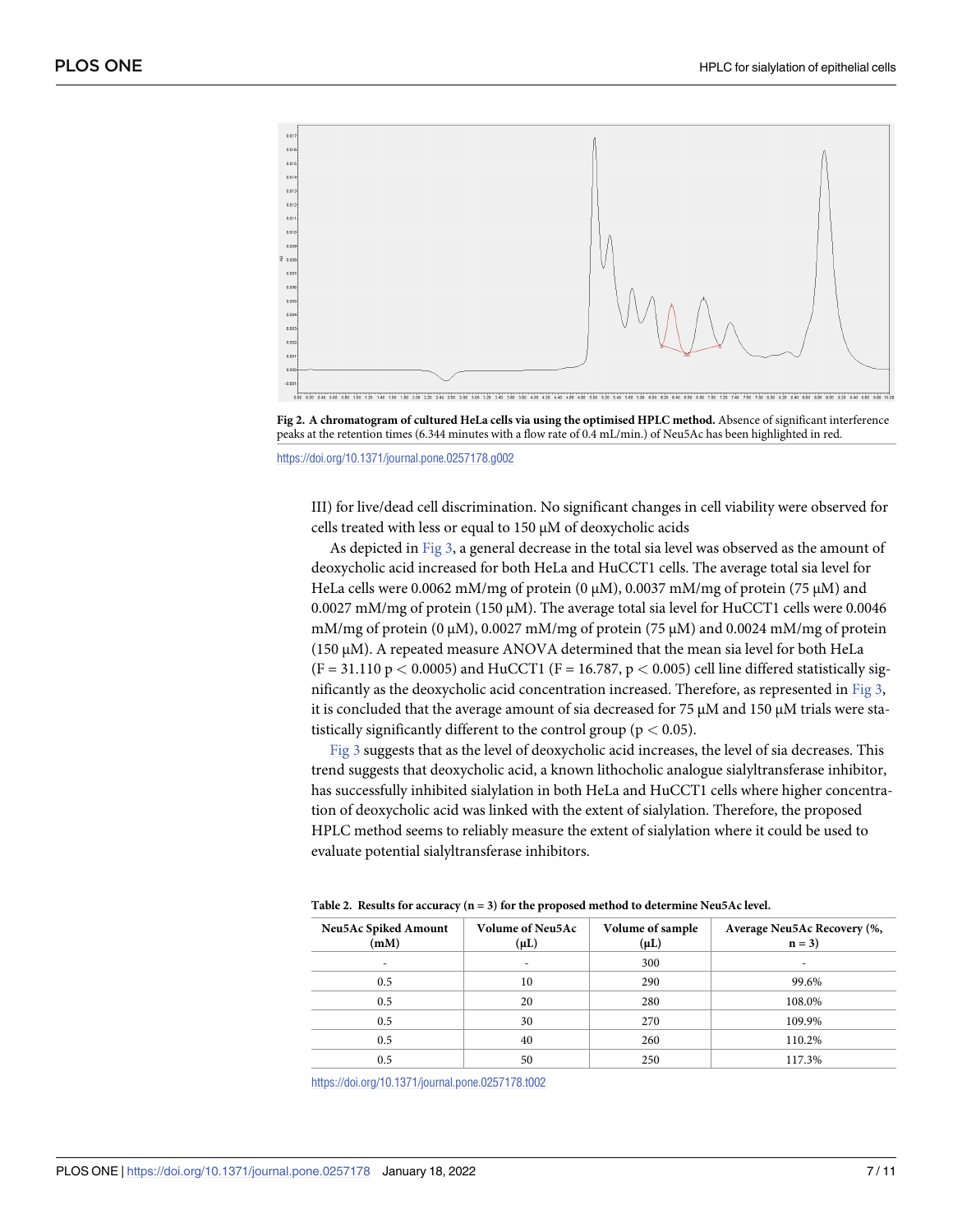| Concentration | Repeatability (Intra-day) |           |       |             | Intermediate precision (Inter-day) |          |
|---------------|---------------------------|-----------|-------|-------------|------------------------------------|----------|
|               | Mean $(mM)$               | <b>SD</b> | RSD%  | Mean $(mM)$ | <b>SD</b>                          | RSD%     |
| Low           | 0.0234                    | 0.00054   | .34%  | 0.001       | 0.00000                            | $0.00\%$ |
| Medium        | 0.1448                    | 0.00238   | 1.65% | 0.236       | 0.00400                            | 1.69%    |
| High          | 0.4313                    | 0.00857   | .99%  | 0.603       | 0.00513                            | 0.85%    |

#### <span id="page-8-0"></span>**[Table](#page-6-0) 3. Results of precision for the proposed method to determine Neu5Ac level.**

<https://doi.org/10.1371/journal.pone.0257178.t003>

## **Discussion**

The sias in cancer cells were detected and quantified via a reverse phase HPLC with TIP buffer solution as the ion-pairing reagent. The method was inspired from the novel study by Spyridaki and Siskos in 1999 and optimised to suit our needs for this purpose. Parameters such as chromatography conditions, mobile phase, hydrolysis conditions and sample amounts were modified to improve the analytical performance. The optimized method resulted in successful separation where Neu5Ac was eluted with a retention time of 6.344 minutes with a flow rate of 0.4 mL/min.

When analyzing complex matrices like cancer cells, several issues may be of concern. Samples derived from metabolically engineered cells may contain variable concentration of sias depending on cell passage number, splitting condition or cell confluency. Nevertheless, by having control cell for each trial, a statistical approach can still be taken by comparing the sias concentration as a relative percentage of given control per trial.

The proposed method also assumes all types of sias are free or protein-bound sias. The outlined method cannot differentiate different types of sias such as Neu5Ac and CMP-Neu5Ac. However, this method is still able to act as a rapid and highly effective screening tool to evaluate the extent of sialylation of proposed inhibitors.



[Fig](#page-7-0) 3. The changes in the total sialic acid level according to various concentration of deoxycholic acid (0  $\mu$ M, 75 µM and 150 µM) added for HeLa (Graph A) and HuCCT1 (Graph B) cells. The values are mean  $\pm$  SD, n = 6. The asterisks indicate the total sialic acid level for 75 μM and 150 μM were statistically significantly different to the control Neu5Ac level: �P *<* 0.05.

<https://doi.org/10.1371/journal.pone.0257178.g003>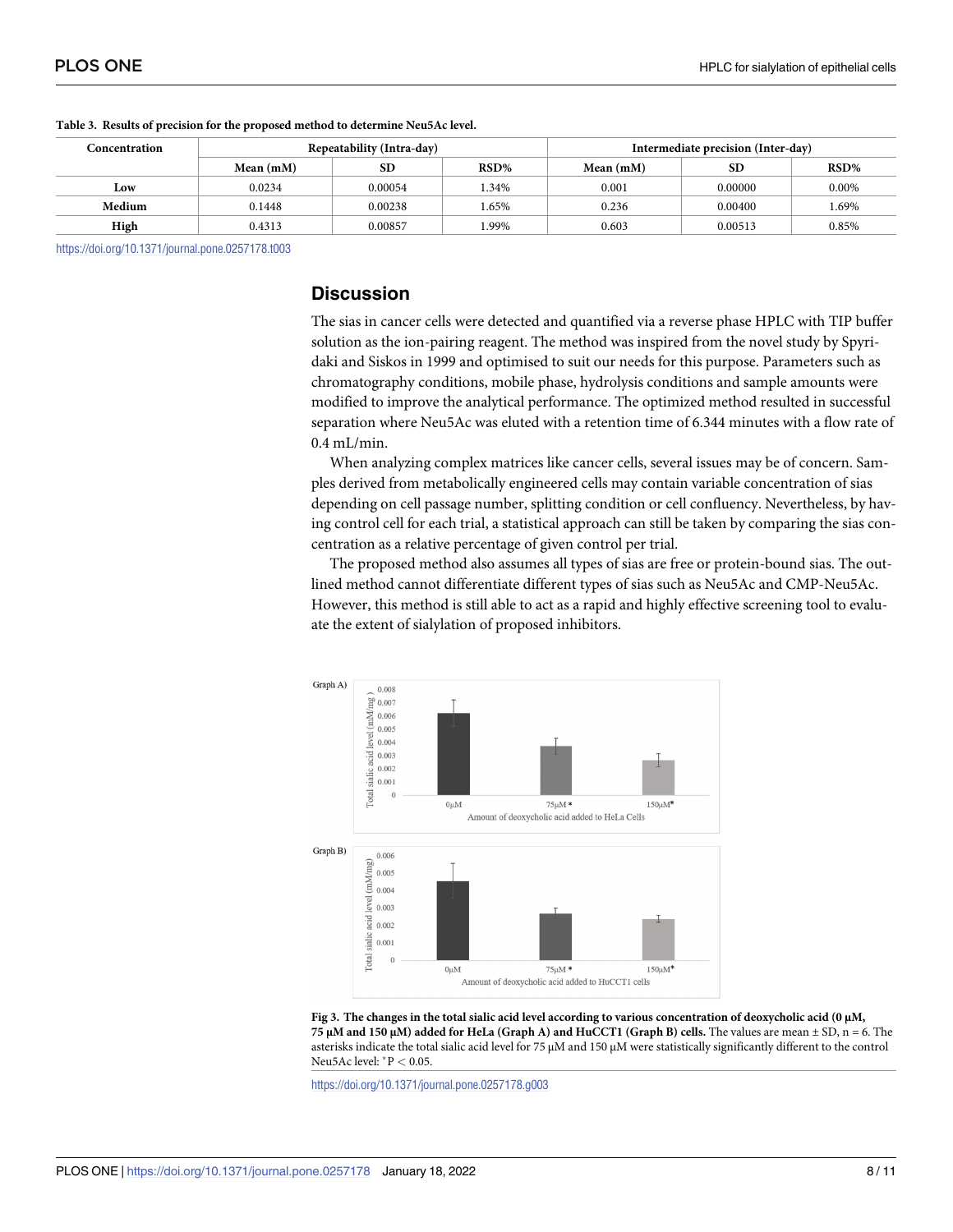<span id="page-9-0"></span>Any matrix effect was attempted to be evaluated in this study. However, since cell sample without the presence of Neu5Ac are not available, analyte suppression by interfering substances was investigated by the average recovery. As mentioned in [Table](#page-7-0) 2, the cell samples were spiked with five known concentrations of the standard Neu5Ac, resulting in 109% as the average recovery. Furthermore, as the proposed method primarily aimed to be used as a method to evaluate the extent of sialylation, and not as a method to quantify the sialic acid as a biomarker, any matrix effect would be classified as systematic error.

To date, derivatization with DMB together with the HPLC analysis is the popular approach to detect sias in biological samples [\[10\]](#page-10-0). Many studies were already able to sensitively quantify sias in various biological samples including human urine and blood. However, there are limited number of studies that attempt to quantify sias in cancer cell lines. Furthermore, amongst the limited cancer cell studies to this date, no method has been reported that does not require a derivatization process for HPLC analysis.

The proposed method was optimized to remove any form of derivatization process, allowing required reagents to be inexpensive and easily accessible like ethanol and hydrochloric acid. Furthermore, the simplicity of the proposed method allows the whole procedure including the sample preparation, analysis, and calculation of results to be performed in 2 hours. A short procedure is advantageous, especially when the proposed method is aimed to be used as a high throughput screen for early stage sialyltransferase inhibitor development.

Research groups have attempted to quantify sias in human serum to use as a biomarker for Salla disease (sialic acid storage disease) by LC-MS/MS [\[12,](#page-10-0) [19,](#page-11-0) [20](#page-11-0)]. Similarly, to the proposed method, no derivatization is required with relatively short procedure (2–4 h). LC-MS/MS may provide more sensitivity than HPLC-UV, however the mobile phase must be volatile and the sample must be specifically prepared prior to the analysis. In addition, any samples are destroyed during the analysis due to the process of mass spectrometry. Hence, HPLC-UV may be a more appropriate technology to be used to investigate complex cancer cell matrix. Furthermore, as the proposed method aimed to compare sialylation between cancer cells with and without sialyltransferase inhibitors, a less sensitive approach is allowed as the sias level quantified will not be analyzed as a biomarker.

Hence, the proposed method, as appropriately validated according to the AOAC guideline, is relatively sensitive but very simple in terms of costs and time in comparison to any existing methods. It could act as the suitable method to rapidly screen potential sialyltransferase inhibitors and may contribute greatly towards early-stage drug development.

### **Conclusion**

This research aimed to develop a simple method to detect and quantify sias in cancer cells. This method may find a use in evaluating the effectiveness of potential sialyltransferase inhibitors. Sias were released and purified through an isolation technique with ethanol precipitation and acid hydrolysis. The samples were then detected and quantified via reverse phase HPLC with TIP buffer solution as the ion-pairing reagent. The proposed method resulted in Neu5Ac eluted with the retention time of 6.344 minutes with a flow rate of 0.4 mL/min. The proposed method was validated appropriately according to the AOAC guidelines (2013). This work demonstrates that the proposed method is not only relatively simple but also low-cost and time efficient compared to pre-existing methods to successfully determine both free and protein-bound Neu5Ac in a complex cancer cell matrix. The proposed method seems to be applicable in reliably measuring the extent of sialylation in malignant cells to evaluate the effectiveness of potential sialyltransferase inhibitors. The proposed method may allow rapid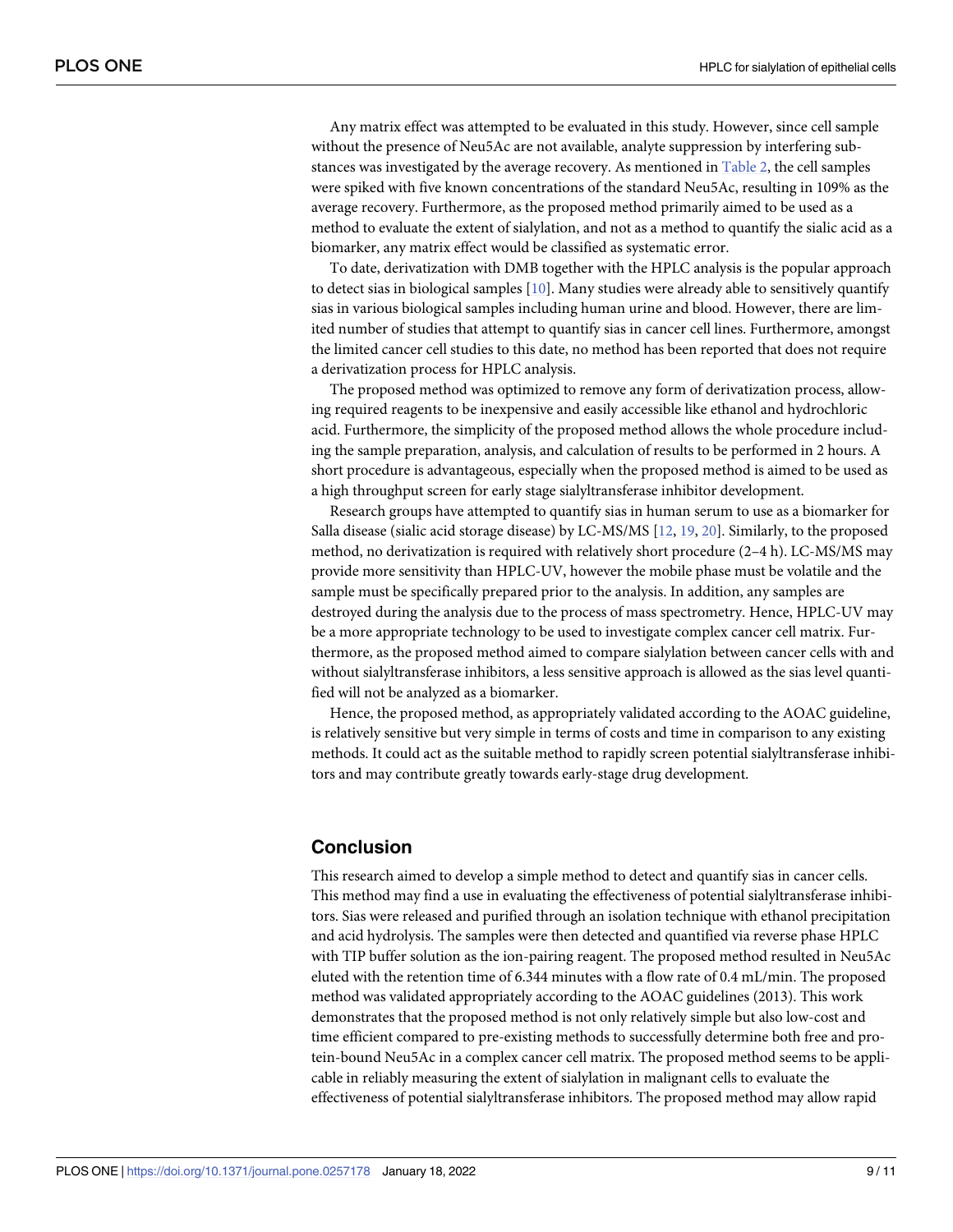<span id="page-10-0"></span>and convenient way to explore the sialylation of carcinoma cells and provide positive insight into drug development for cancer treatment.

#### **Supporting information**

**S1 [File.](http://www.plosone.org/article/fetchSingleRepresentation.action?uri=info:doi/10.1371/journal.pone.0257178.s001) Summary statistics including all the raw data.** (XLSX)

#### **Author Contributions**

**Conceptualization:** Hyo Jeong Kim, Stephanie Schweiker, Stephan Levonis.

**Formal analysis:** Hyo Jeong Kim, Stephan Levonis.

**Investigation:** Hyo Jeong Kim.

**Methodology:** Hyo Jeong Kim, Katie Powell.

**Project administration:** Stephanie Schweiker, Stephan Levonis.

**Resources:** Katie Powell.

**Supervision:** Katie Powell, Stephan Levonis.

**Writing – original draft:** Hyo Jeong Kim, Stephan Levonis.

**Writing – review & editing:** Hyo Jeong Kim, Stephanie Schweiker, Stephan Levonis.

#### **References**

- **[1](#page-1-0).** Tiralongo J., & Martinez-Duncker I. (2013). Sialobiology. Sharjah, U.A.E.: Bentham Science Publishers.
- **[2](#page-2-0).** Wang B., & Brand-Miller J. (2003). The role and potential of sialic acid in human nutrition. European Journal Of Clinical Nutrition, 57(11), 1351-1369. <https://doi.org/10.1038/sj.ejcn.1601704> PMID: [14576748](http://www.ncbi.nlm.nih.gov/pubmed/14576748)
- **[3](#page-1-0).** Varki A., Cummings R., & Esko J. (2009). Essentials of Glycobiology ( 2nd ed.). New York: Cold Spring Harbor Laboratory Press.
- **[4](#page-2-0).** Grivennikov S., Greten F., & Karin M. (2010). Immunity, Inflammation, and Cancer. Cell, 140(6), 883– 899.
- **5.** Smith H., & Kang Y. (2013). The metastasis-promoting roles of tumor-associated immune cells. Journal Of Molecular Medicine, 91(4), 411–429. <https://doi.org/10.1007/s00109-013-1021-5> PMID: [23515621](http://www.ncbi.nlm.nih.gov/pubmed/23515621)
- **6.** Gajewski T., Schreiber H., & Fu Y. (2013). Innate and adaptive immune cells in the tumor microenvironment. Nature Immunology, 14(10), 1014–1022. <https://doi.org/10.1038/ni.2703> PMID: [24048123](http://www.ncbi.nlm.nih.gov/pubmed/24048123)
- **[7](#page-2-0).** Pandya P., Murray M., Pollok K. and Renbarger J., 2016. The Immune System in Cancer Pathogenesis: Potential Therapeutic Approaches. Journal of Immunology Research, 2016, pp.1–13. [https://doi.org/10.](https://doi.org/10.1155/2016/4273943) [1155/2016/4273943](https://doi.org/10.1155/2016/4273943) PMID: [28116316](http://www.ncbi.nlm.nih.gov/pubmed/28116316)
- **[8](#page-2-0).** Büll C., Stoel M., den Brok M., & Adema G. (2014). Sialic Acids Sweeten a Tumor's Life. Cancer Research, 74(12), 3199–3204. <https://doi.org/10.1158/0008-5472.CAN-14-0728> PMID: [24830719](http://www.ncbi.nlm.nih.gov/pubmed/24830719)
- **[9](#page-2-0).** Rodrigues E. and Macauley M., 2018. Hypersialylation in Cancer: Modulation of Inflammation and Therapeutic Opportunities. Cancers, 10(6), p.207. <https://doi.org/10.3390/cancers10060207> PMID: [29912148](http://www.ncbi.nlm.nih.gov/pubmed/29912148)
- **[10](#page-9-0).** Zhou X., Yang G., & Guan F. (2020). Biological Functions and Analytical Strategies of Sialic Acids in Tumor. Cells, 9(2), 273. <https://doi.org/10.3390/cells9020273> PMID: [31979120](http://www.ncbi.nlm.nih.gov/pubmed/31979120)
- **[11](#page-2-0).** Gopaul K., & Crook M. (2006). Sialic acid: A novel marker of cardiovascular disease?. Clinical Biochemistry, 39(7), 667–681. <https://doi.org/10.1016/j.clinbiochem.2006.02.010> PMID: [16624269](http://www.ncbi.nlm.nih.gov/pubmed/16624269)
- **[12](#page-2-0).** Klein A., Diaz S., Ferreira I., Lamblin G., Roussel P., & Manzi A. (1997). New sialic acids from biological sources identified by a comprehensive and sensitive approach: liquid chromatography-electrospray ionization-mass spectrometry (LC-ESI-MS) of SIA quinoxalinones. Glycobiology, 7(3), 421–432. [https://](https://doi.org/10.1093/glycob/7.3.421) [doi.org/10.1093/glycob/7.3.421](https://doi.org/10.1093/glycob/7.3.421) PMID: [9147052](http://www.ncbi.nlm.nih.gov/pubmed/9147052)